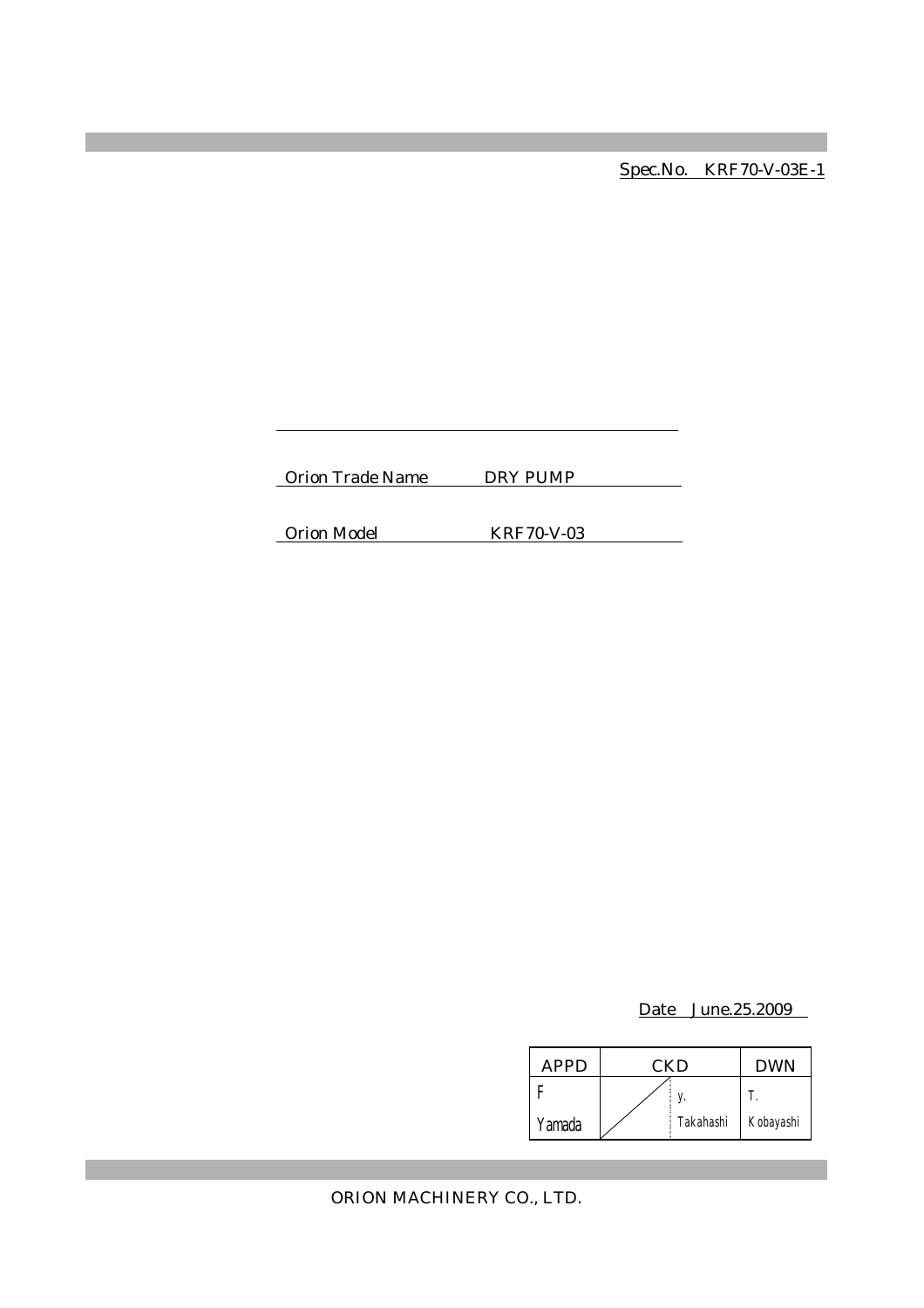#### 1. Warranty

#### 1-1.Warranty information

When the breakdown occurs by any chance in the guaranteed term because of our clear responsibility, I will repair by the following free of charge. (note)It limits it when using it in Japan.

It wishes actual expenses to be borne responsibility for the adjustment exclusion item. (The alternative part transportation fee and the serviceman movement cost, etc. are included. )

#### 1-2. Warranty period

The product shall be warranted for a period of one year from the date of purchase, or for 3000 hours of operation, whichever comes first.

#### 1-3. Items exempted from warranty

Consumable parts and periodic replacement parts.

Fault caused by careless handling or improper use and maintenance. (Operation not following the specifications and the instruction manual. Operation under abnormal environmental conditions.)

Fault caused by fire, flood, lightning stoke, abnormal voltage or unforeseen disasters.

Fault caused by repair or modification not performed by ORION or ORION authorized service contractors.

Change of appearance, such as damage or deterioration caused in general use.

 Secondary damages caused by the fault (Incidental damages such as loss, inconvenience, and commercial loss resulting from the failed product).

(Note) In case of a fault or an accident, contact the dealer with the model name and serial number.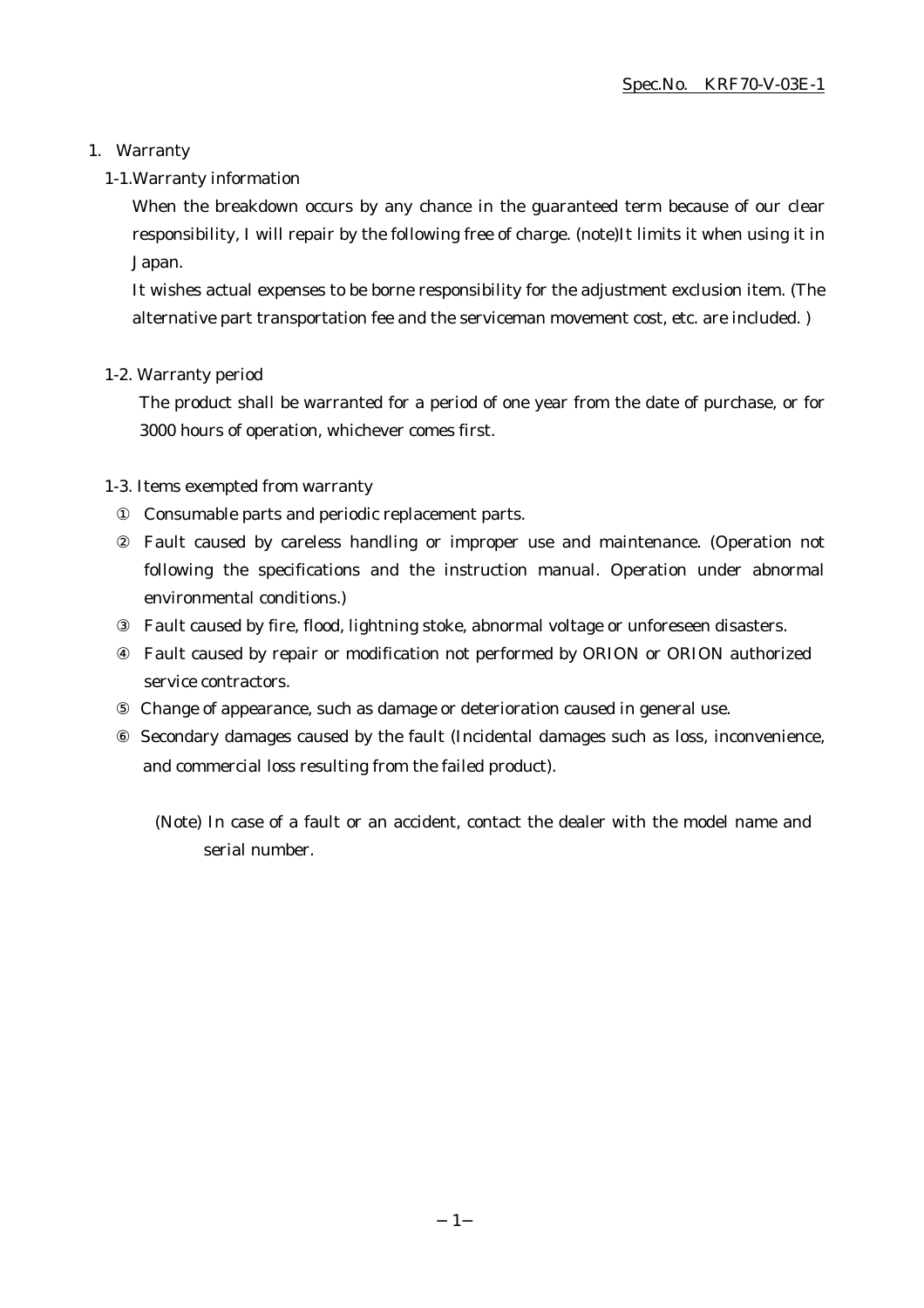#### Spec.No. KRF70-V-03E-1

### 2.Consumable parts / Periodic replacement parts

|  | (1) Consumable parts (Parts to be replaced depending on the state at the time of inspection) |  |
|--|----------------------------------------------------------------------------------------------|--|
|  |                                                                                              |  |

| Name of Parts                  | <b>Parts Number</b>   | Qty/ unit                              | Inspection period                               | Replacement criterion                                      |
|--------------------------------|-----------------------|----------------------------------------|-------------------------------------------------|------------------------------------------------------------|
| Filter element<br>(Inlet side) | 04000451010           | $\mathbf{1}$                           | 1 week                                          | When damaged, or dirt cannot be<br>removed by blowing air. |
| Liner $*1$                     | 040000410<br>$\bf{0}$ | To be decided by<br>actual positioning | Replacement of<br>vane                          | When damaged.                                              |
| Gasket (B)                     | 04010297010           | 4                                      | Removal of<br>suction case and<br>delivery case | When damaged or worn.                                      |
| Gasket                         | 03042561010           | $\boldsymbol{2}$                       | Removal of<br>suction case and<br>delivery case | When damaged or worn.                                      |
| Rubber packing                 | 03042560010           | $\boldsymbol{2}$                       | Replacement of<br>element                       | When damaged or worn.                                      |
| Packing                        | 04001458010           | $\boldsymbol{2}$                       | Replacement of<br>element                       | When damaged or worn.                                      |
| Spring tube                    | 04042925010           | 1                                      | Replacement of<br>element                       | When damaged or worn.                                      |
| Spider                         | 04101313010           | 1                                      | 6 months                                        | When it was cracked or damaged                             |

\*1 The second digit from the right is subject to thickness.

0.2t(white) 1, 0.1t(black) 2, 0.05t(yellow) 3, 0.03t(red) 4

(2) Maintenance of plastic parts affecting safe operation

Replace the following plastic parts that may affect safe operation promptly when any damage or deformation is found. Failure to do so may cause injury.

| Name of Parts  | Parts Number   Qty/ unit |  |
|----------------|--------------------------|--|
| Front cover 70 | 03101447010              |  |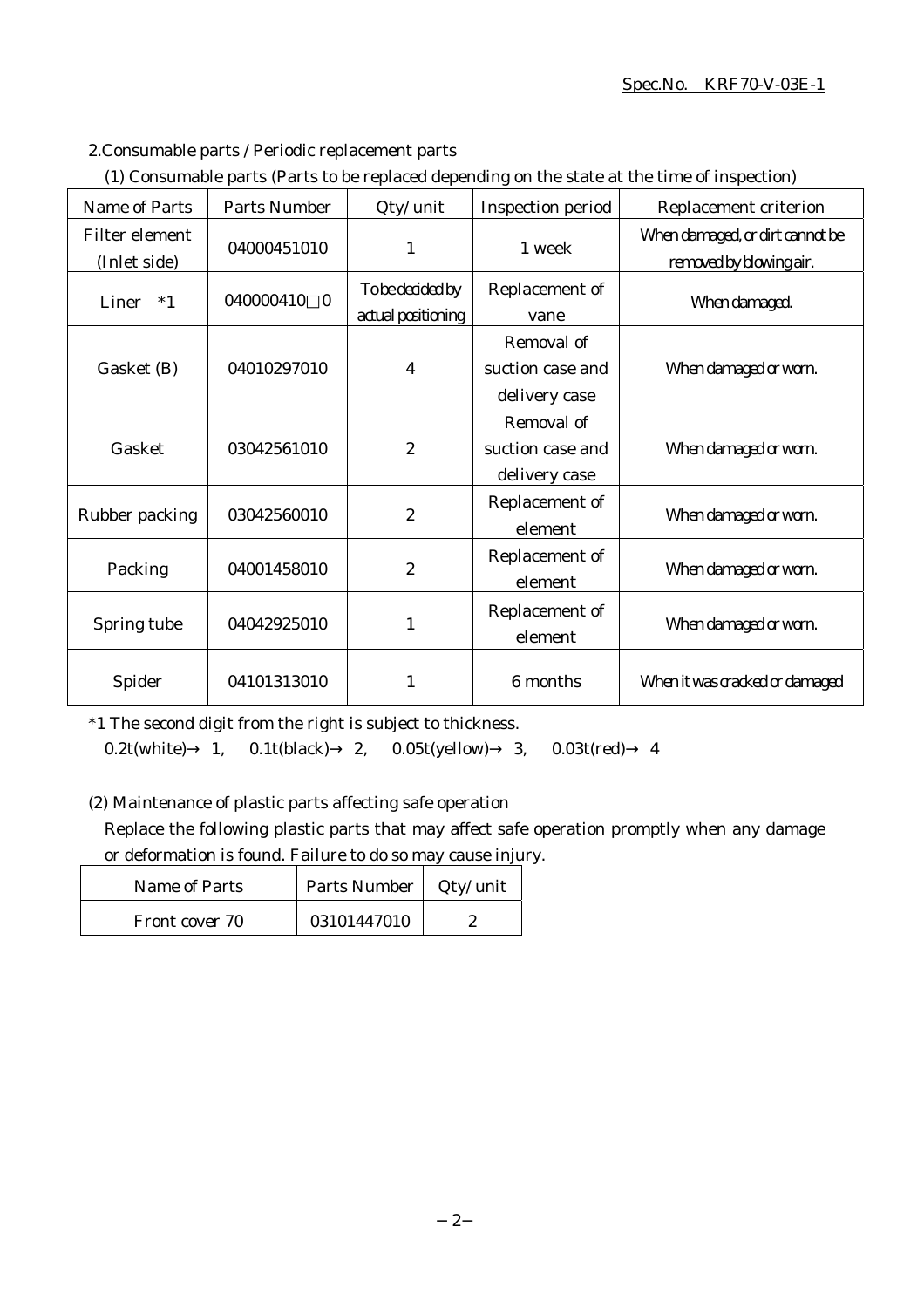| Name of Parts  | Parts Number | Qty/<br>unit | Exchange time<br>Operation under normal pressure. |
|----------------|--------------|--------------|---------------------------------------------------|
| Vane           | 04101504010  | 6            | 10,000                                            |
| <b>Bearing</b> | 0A000332000  | 9            | 10,000                                            |

(3) Replacement parts (Parts to be replaced at regular time intervals)

\* The indicated blade replacement period is recommended in order to help prevent breakdown due to blade wear, and assumes average blade wear at 60Hz operation; specific performance is not guaranteed. The blade should be replaced soon if performance decreases or noise levels increase.

\* When vanes are replaced, replace bearing at the same time. Use ORION specified bearings that are lubricated with special grease.

#### Name of Parts | Parts Number | Items | Pcs / kit Maintenance kit 70 Assembly 04101347010 Vane 6 Bearing 2 Liner (white) 2 Liner (black) 2 Liner (yellow) 4 Liner (red) 6

#### \* Use the maintenance kit for replacement parts.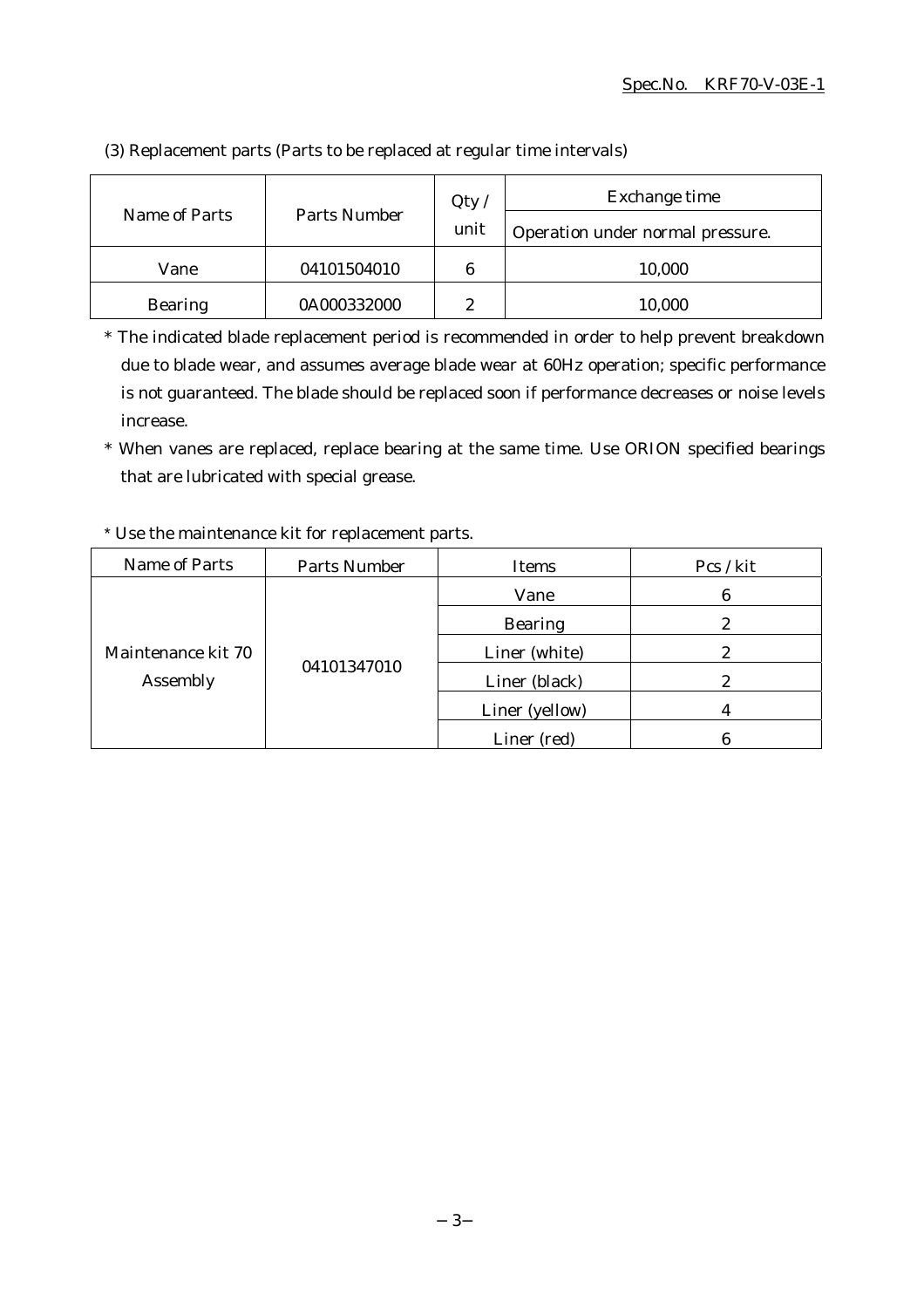#### 3. Specifications

| Model                               |                                    | <b>KRF70-V-03</b>                                                                                                                              |                 |  |
|-------------------------------------|------------------------------------|------------------------------------------------------------------------------------------------------------------------------------------------|-----------------|--|
| Frequency                           |                                    | 50                                                                                                                                             | 60              |  |
| Designed capacity *                 |                                    | 1130                                                                                                                                           | 1350            |  |
| Continuous operative<br>vacuum *    |                                    | 60or less                                                                                                                                      |                 |  |
| Ultimate vacuum *                   |                                    | 90or more                                                                                                                                      |                 |  |
| Diameter of piping<br>connection    |                                    | Rc1                                                                                                                                            |                 |  |
| Acceptable motor                    | <b>Installation method</b>         | The leg of the motor is installed                                                                                                              |                 |  |
|                                     | Phase<br>output pole               | Three-phase 2.2                                                                                                                                | $6\phantom{1}6$ |  |
|                                     | Frame no.                          | 112M                                                                                                                                           |                 |  |
|                                     | Frequency                          | 50/60Hz                                                                                                                                        |                 |  |
| Setting for thermal<br>protection * |                                    | Rated current shown in the name plate of motor                                                                                                 |                 |  |
| <b>Mass</b>                         |                                    | 48                                                                                                                                             |                 |  |
| Painting color                      |                                    | <b>Black (Except some parts)</b>                                                                                                               |                 |  |
|                                     | <b>Installation site</b>           | Indoor                                                                                                                                         |                 |  |
|                                     | Permissible ambient<br>temperature | 0to40                                                                                                                                          |                 |  |
| <b>Installation condition</b>       | Permissible ambient<br>humidity    | $65 \pm 20$<br>(JIS Z8703)                                                                                                                     |                 |  |
| (Suction air)                       | Conditions                         | Conditions where there is no corrosive and<br>explosive gas exist.<br>Clean air without vapor and dew condensation,<br>and less dirt and dust. |                 |  |
| Operation noise *                   | dB                                 | 67                                                                                                                                             | 68              |  |

\*1 Designed capacity: It is the theoretical value calculated from capacity. Please use the pressure-flow rate diagram for the actual flow rate.

- \*2 Continuous operative vacuum: Operative range of vacuum. Install the gauge and controller to the pump or the piping, and use the Dry Pump at the continuous operative vacuum or less.
- \*3 Ultimate vacuum: Continuous operation is not possible at maximum ultimate vacuum of the pump. It is used as model selection calculation.
- \*4 Use the thermal set value as a target since the apparatus and acceptable motor are different individually
- \*5 The operation noise is the actual measured value at the continuous operative vacuum, not the warrant value.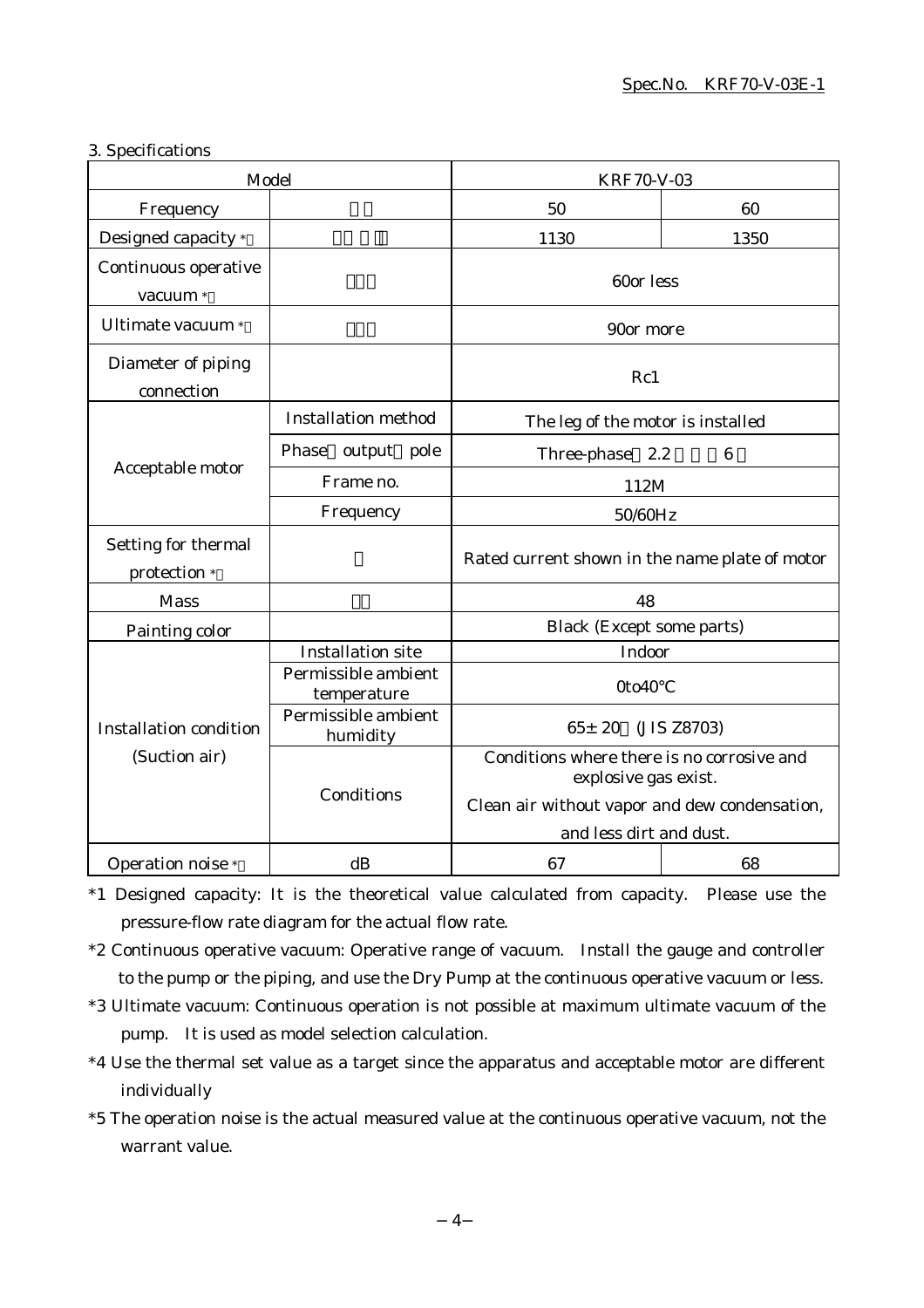#### 4. Precautions

- (1) Observe precautions, and operate the product within specifications.
- (2) Read the instruction manual prior to installation, operation, maintenance and inspection of the product. Especially pay attention to safety.
- (3) The vanes may get damaged if the residual pressure reverses the rotation when the pump stops. A check valve must be installed within 50 cm from the inlet port or exhaust port for protection.
- (4) Be sure to install the product horizontally on the flat surface.
- (5) Operating the product in an enclosed space may cause malfunction due to heat generated from the pump. Provide good ventilation around the product, so the ambient temperature does not exceed the permissible level.
- (6) Be sure to clean the filters periodically. Failure to do so may cause clogging and result in trouble due to overload.
- (7) Wiring work has to be performed by qualified personnel according to applicable laws and in-house regulations.
- (8) Be sure to install an overload protection such as a thermal relay in the electric circuit.
- (9) Allowable intermittent power supply voltage fluctuation range is  $\pm 10\%$  of the specified voltage; allowable sustained supply voltage fluctuation range is ±5% of the specified voltage.
- (10) Be sure to use the product 1,000m or below above sea level.
- (11) The pump is not equipped with Motor, needed to install the motor as specified in this specification sheet.
- (12) Adjust Alignment (less than 0.3 mm) correctly when install the motor onto the Pump. Under the miss-alignment operation, it may cause abnormal noise with vibration then damaged.

#### 5. Accessories

| D type compound gauge | 60 | 1 piece |
|-----------------------|----|---------|
| Coupling (Motor side) |    | 1 piece |
| Spider                |    | 1 piece |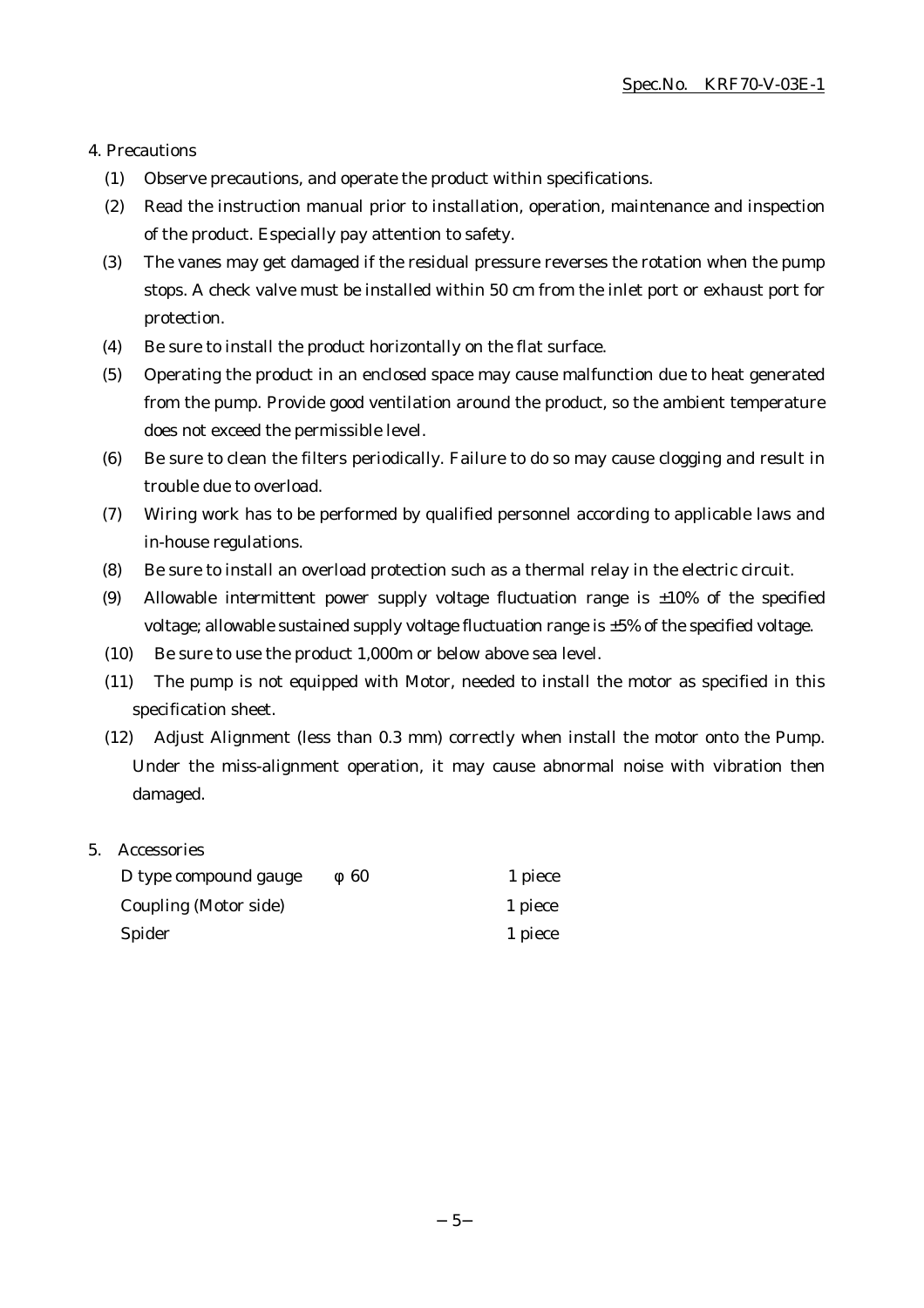## 6. Pressure-Flow rate diagram

## KRF70-V-03

# Vacuum Specification



Conditions: 1 atmospheric pressure 20